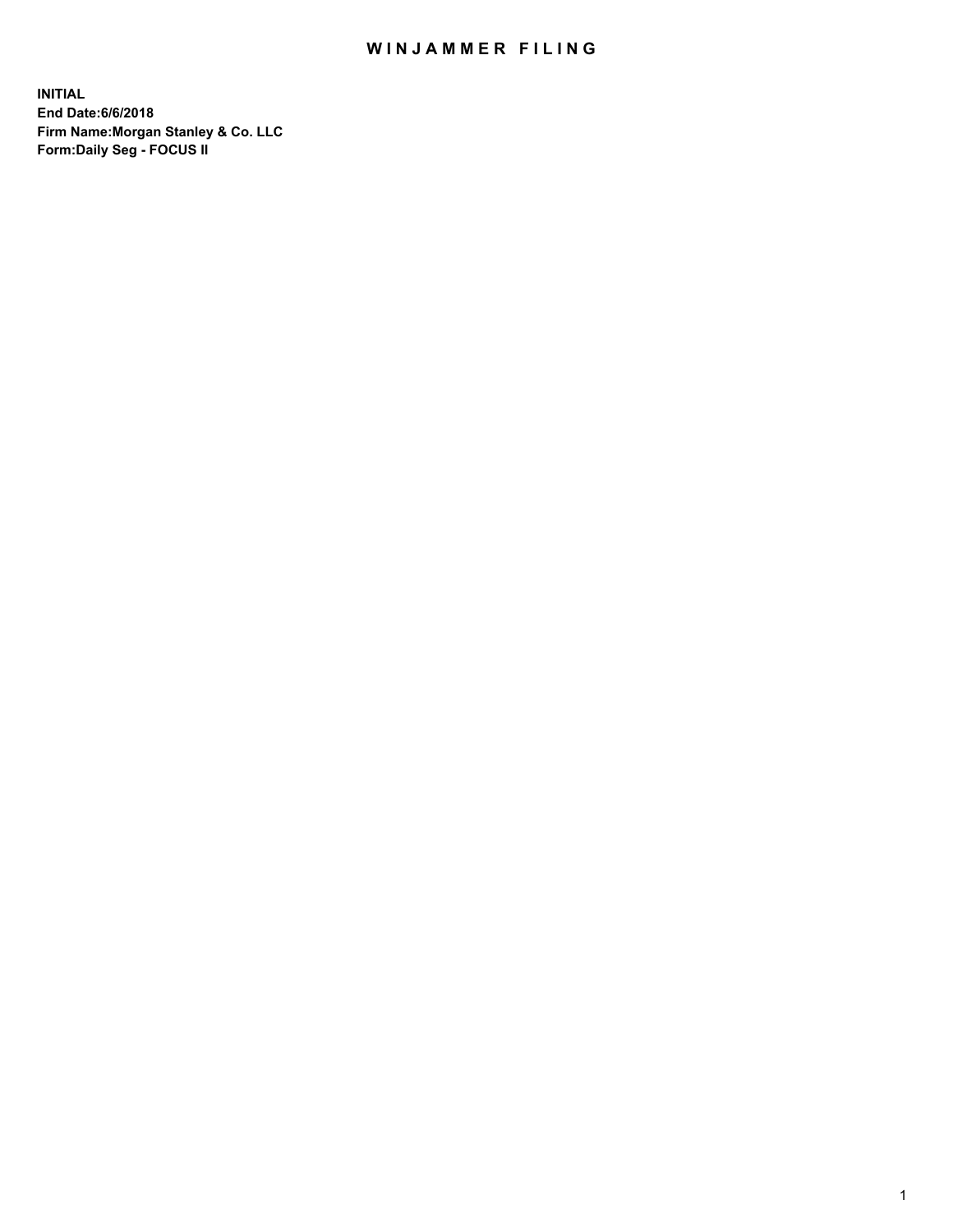#### **INITIAL End Date:6/6/2018 Firm Name:Morgan Stanley & Co. LLC Form:Daily Seg - FOCUS II Daily Segregation - Cover Page**

| Name of Company                                                                   | Morgan Stanley & Co. LLC     |
|-----------------------------------------------------------------------------------|------------------------------|
| <b>Contact Name</b>                                                               | Ikram Shah                   |
| <b>Contact Phone Number</b>                                                       | 212-276-0963                 |
| <b>Contact Email Address</b>                                                      | Ikram.shah@morganstanley.com |
| FCM's Customer Segregated Funds Residual Interest Target (choose one):            |                              |
| a. Minimum dollar amount: : or                                                    | 280,000,000                  |
| b. Minimum percentage of customer segregated funds required:%; or                 |                              |
| c. Dollar amount range between: and; or                                           | 0 <sub>0</sub>               |
| d. Percentage range of customer segregated funds required between: % and %.       | 00                           |
| FCM's Customer Secured Amount Funds Residual Interest Target (choose one):        |                              |
| a. Minimum dollar amount: ; or                                                    | 140,000,000                  |
| b. Minimum percentage of customer secured funds required:% ; or                   |                              |
| c. Dollar amount range between: and; or                                           | 0 <sub>0</sub>               |
| d. Percentage range of customer secured funds required between: % and %.          | <u>00</u>                    |
| FCM's Cleared Swaps Customer Collateral Residual Interest Target (choose one):    |                              |
| a. Minimum dollar amount: ; or                                                    | 92,000,000                   |
| b. Minimum percentage of cleared swaps customer collateral required:%; or         | <u>0</u>                     |
| c. Dollar amount range between: and; or                                           | <u>0 0</u>                   |
| d. Percentage range of cleared swaps customer collateral required between:% and%. | <u>00</u>                    |

Attach supporting documents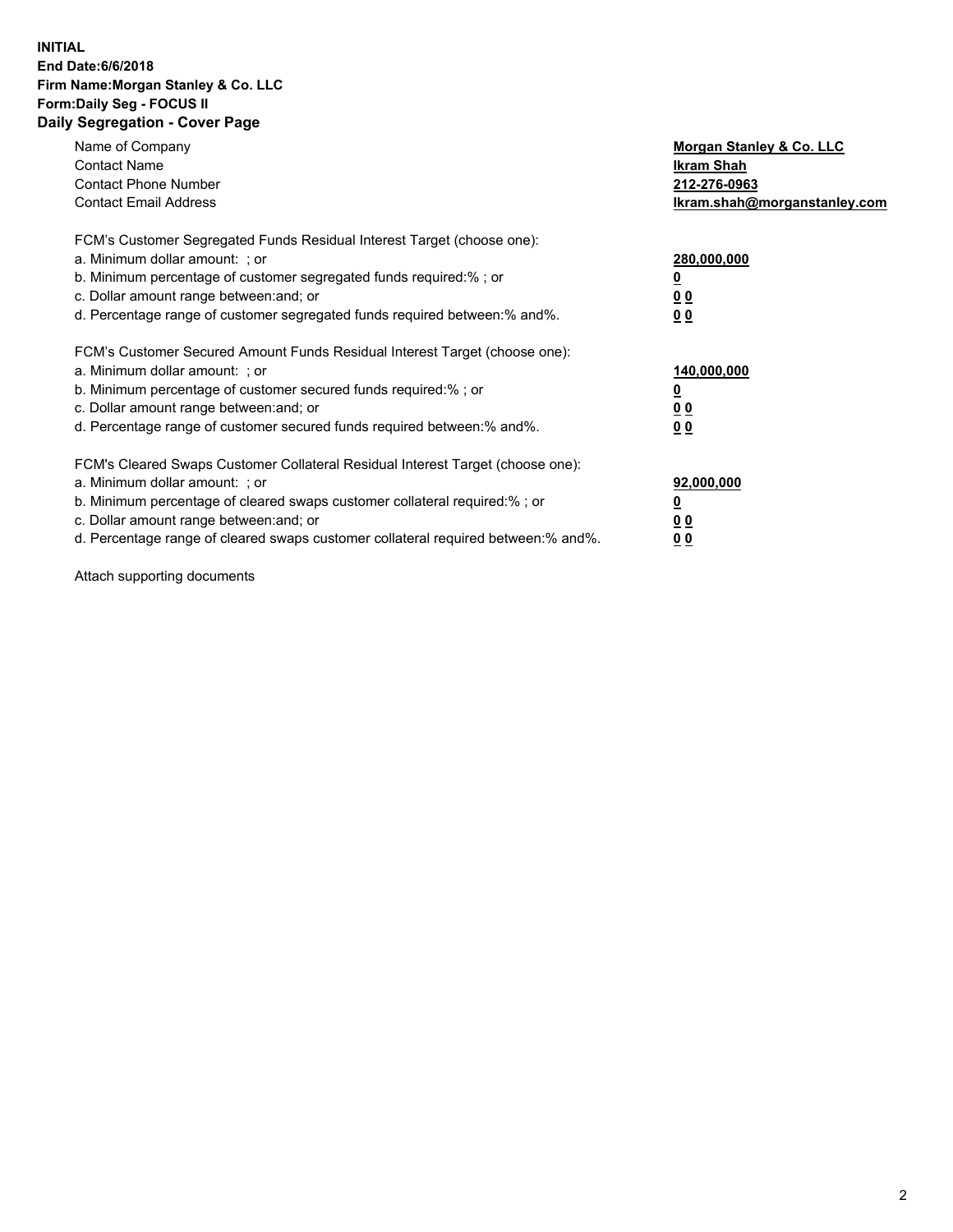# **INITIAL End Date:6/6/2018 Firm Name:Morgan Stanley & Co. LLC Form:Daily Seg - FOCUS II**

#### **Daily Segregation - Secured Amounts**

|     | Foreign Futures and Foreign Options Secured Amounts                                                                  |                                         |
|-----|----------------------------------------------------------------------------------------------------------------------|-----------------------------------------|
|     | Amount required to be set aside pursuant to law, rule or regulation of a foreign                                     | $0$ [7305]                              |
|     | government or a rule of a self-regulatory organization authorized thereunder                                         |                                         |
| 1.  | Net ledger balance - Foreign Futures and Foreign Option Trading - All Customers                                      |                                         |
|     | A. Cash                                                                                                              | 3,121,865,995 [7315]                    |
| 2.  | B. Securities (at market)                                                                                            | 2,016,897,023 [7317]                    |
| 3.  | Net unrealized profit (loss) in open futures contracts traded on a foreign board of trade<br>Exchange traded options | 309,999,595 [7325]                      |
|     | a. Market value of open option contracts purchased on a foreign board of trade                                       |                                         |
|     | b. Market value of open contracts granted (sold) on a foreign board of trade                                         | 29,038,671 [7335]<br>-23,416,760 [7337] |
| 4.  | Net equity (deficit) (add lines 1.2. and 3.)                                                                         | 5,454,384,524 [7345]                    |
| 5.  | Account liquidating to a deficit and account with a debit balances - gross amount                                    | 20,699,109 [7351]                       |
|     | Less: amount offset by customer owned securities                                                                     | -16,294,568 [7352] 4,404,541            |
|     |                                                                                                                      | [7354]                                  |
| 6.  | Amount required to be set aside as the secured amount - Net Liquidating Equity                                       | 5,458,789,065 [7355]                    |
|     | Method (add lines 4 and 5)                                                                                           |                                         |
| 7.  | Greater of amount required to be set aside pursuant to foreign jurisdiction (above) or line                          | 5,458,789,065 [7360]                    |
|     | 6.                                                                                                                   |                                         |
|     | FUNDS DEPOSITED IN SEPARATE REGULATION 30.7 ACCOUNTS                                                                 |                                         |
| 1.  | Cash in banks                                                                                                        |                                         |
|     | A. Banks located in the United States                                                                                | 582,173,489 [7500]                      |
|     | B. Other banks qualified under Regulation 30.7                                                                       | 829,181,844 [7520] 1,411,355,333        |
|     |                                                                                                                      | [7530]                                  |
| 2.  | Securities                                                                                                           |                                         |
|     | A. In safekeeping with banks located in the United States                                                            | 100,115,980 [7540]                      |
|     | B. In safekeeping with other banks qualified under Regulation 30.7                                                   | 0 [7560] 100,115,980 [7570]             |
| 3.  | Equities with registered futures commission merchants                                                                |                                         |
|     | A. Cash                                                                                                              | 6,110,239 [7580]                        |
|     | <b>B.</b> Securities                                                                                                 | $0$ [7590]                              |
|     | C. Unrealized gain (loss) on open futures contracts                                                                  | <u>-138,150</u> [7600]                  |
|     | D. Value of long option contracts                                                                                    | $0$ [7610]                              |
|     | E. Value of short option contracts                                                                                   | 0 [7615] 5,972,089 [7620]               |
| 4.  | Amounts held by clearing organizations of foreign boards of trade                                                    |                                         |
|     | A. Cash<br><b>B.</b> Securities                                                                                      | $0$ [7640]                              |
|     | C. Amount due to (from) clearing organization - daily variation                                                      | $0$ [7650]<br>$0$ [7660]                |
|     | D. Value of long option contracts                                                                                    | $0$ [7670]                              |
|     | E. Value of short option contracts                                                                                   | 0 [7675] 0 [7680]                       |
| 5.  | Amounts held by members of foreign boards of trade                                                                   |                                         |
|     | A. Cash                                                                                                              | 1,897,844,604 [7700]                    |
|     | <b>B.</b> Securities                                                                                                 | 1,916,781,044 [7710]                    |
|     | C. Unrealized gain (loss) on open futures contracts                                                                  | 310,137,746 [7720]                      |
|     | D. Value of long option contracts                                                                                    | 29,038,671 [7730]                       |
|     | E. Value of short option contracts                                                                                   | -23,416,760 [7735] 4,130,385,305        |
|     |                                                                                                                      | [7740]                                  |
| 6.  | Amounts with other depositories designated by a foreign board of trade                                               | $0$ [7760]                              |
| 7.  | Segregated funds on hand                                                                                             | $0$ [7765]                              |
| 8.  | Total funds in separate section 30.7 accounts                                                                        | 5,647,828,707 [7770]                    |
| 9.  | Excess (deficiency) Set Aside for Secured Amount (subtract line 7 Secured Statement<br>Page 1 from Line 8)           | 189,039,642 [7380]                      |
| 10. | Management Target Amount for Excess funds in separate section 30.7 accounts                                          | 140,000,000 [7780]                      |
| 11. | Excess (deficiency) funds in separate 30.7 accounts over (under) Management Target                                   | 49,039,642 [7785]                       |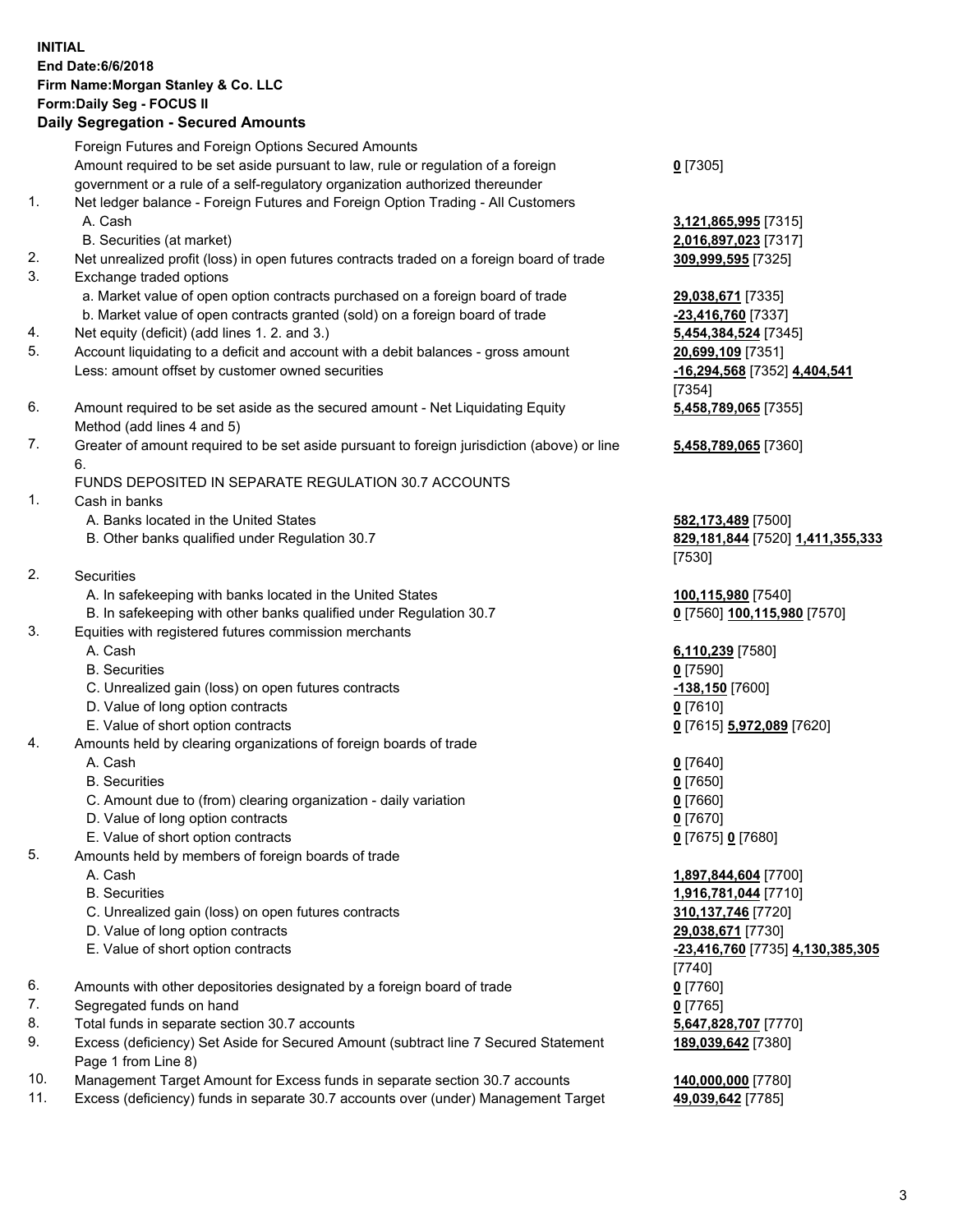# **INITIAL End Date:6/6/2018 Firm Name:Morgan Stanley & Co. LLC Form:Daily Seg - FOCUS II**

# **Daily Segregation - Segregation Statement**

SEGREGATION REQUIREMENTS(Section 4d(2) of the CEAct) 1. Net ledger balance A. Cash **9,762,401,615** [7010] B. Securities (at market) **5,554,751,304** [7020] 2. Net unrealized profit (loss) in open futures contracts traded on a contract market **685,946,894** [7030] 3. Exchange traded options A. Add market value of open option contracts purchased on a contract market **474,927,340** [7032] B. Deduct market value of open option contracts granted (sold) on a contract market **-673,231,632** [7033] 4. Net equity (deficit) (add lines 1, 2 and 3) **15,804,795,521** [7040] 5. Accounts liquidating to a deficit and accounts with debit balances - gross amount **473,494,786** [7045] Less: amount offset by customer securities **-467,471,199** [7047] **6,023,587** [7050] 6. Amount required to be segregated (add lines 4 and 5) **15,810,819,108** [7060] FUNDS IN SEGREGATED ACCOUNTS 7. Deposited in segregated funds bank accounts A. Cash **4,455,718,383** [7070] B. Securities representing investments of customers' funds (at market) **0** [7080] C. Securities held for particular customers or option customers in lieu of cash (at market) 8. Margins on deposit with derivatives clearing organizations of contract markets A. Cash **6,175,866,453** [7100] B. Securities representing investments of customers' funds (at market) **0** [7110] C. Securities held for particular customers or option customers in lieu of cash (at market) 9. Net settlement from (to) derivatives clearing organizations of contract markets **142,795,804** [7130] 10. Exchange traded options A. Value of open long option contracts **474,927,340** [7132] B. Value of open short option contracts **-673,231,632** [7133] 11. Net equities with other FCMs A. Net liquidating equity **7,336,267** [7140] B. Securities representing investments of customers' funds (at market) **0** [7160] C. Securities held for particular customers or option customers in lieu of cash (at market) **0** [7170] 12. Segregated funds on hand **0** [7150] 13. Total amount in segregation (add lines 7 through 12) **16,138,163,919** [7180] 14. Excess (deficiency) funds in segregation (subtract line 6 from line 13) **327,344,811** [7190] 15. Management Target Amount for Excess funds in segregation **280,000,000** [7194]

16. Excess (deficiency) funds in segregation over (under) Management Target Amount Excess

**964,751,638** [7090]

**4,589,999,666** [7120]

**47,344,811** [7198]